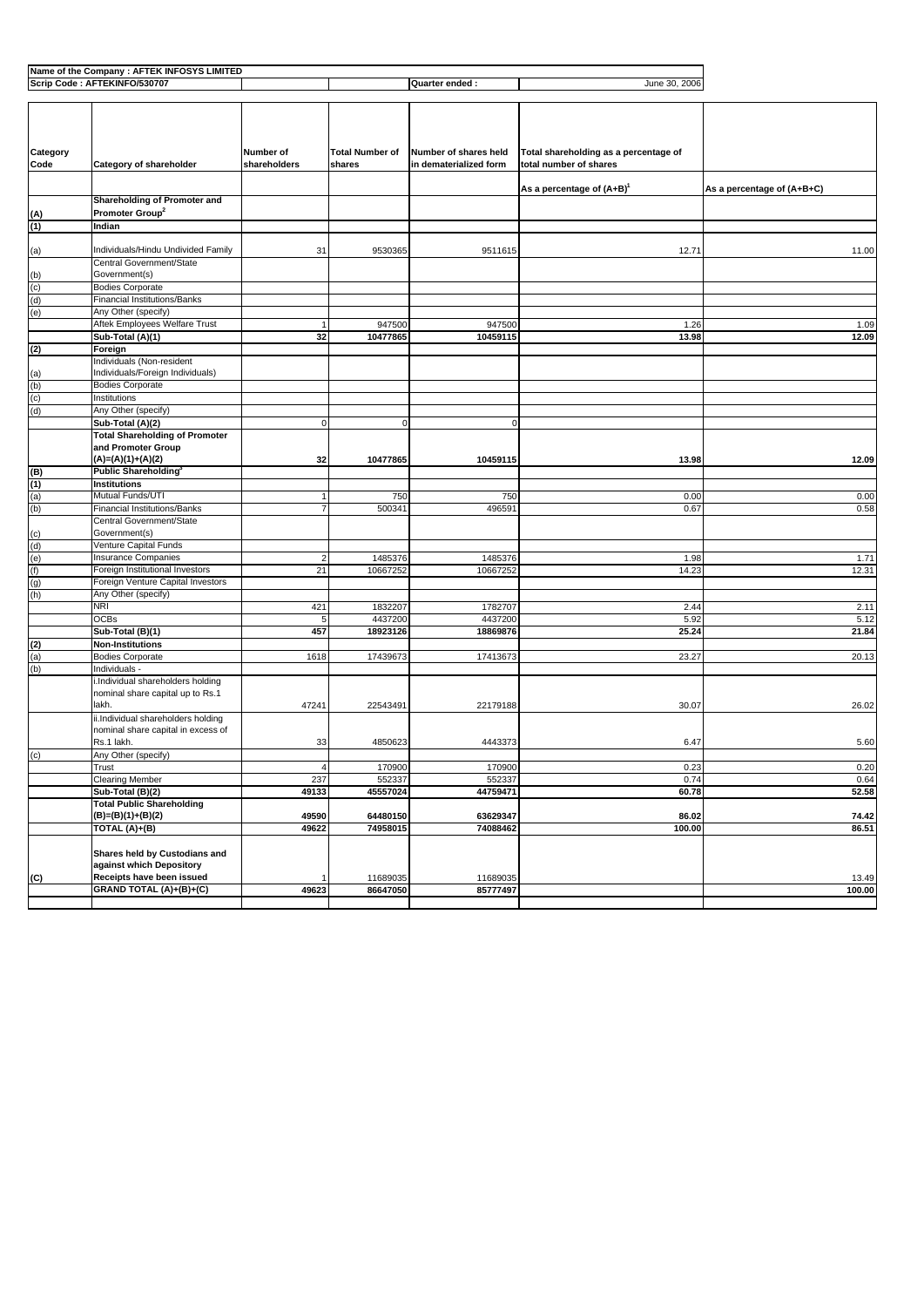(I)(b) **Statement showing Shareholding of persons belonging to the category "Promoter and Promoter Group"**

|        |                                   |                  | Shares as a percentage of total number of       |
|--------|-----------------------------------|------------------|-------------------------------------------------|
|        |                                   |                  | shares {i.e., Grand Total (A)+(B)+(C) indicated |
| Sr.No. | Name of the shareholder           | Number of shares | in Statement at para (I)(a) above}              |
|        | 1 KUNJANA BROOTA                  | 129082           | 0.15                                            |
|        | <b>2 POURNIMA NITIN SHUKLA</b>    | 19957            | 0.02                                            |
|        | <b>3 MAHESH CHANDER BROOTA</b>    | 166649           | 0.19                                            |
|        | 4 POONAM BROOTA                   | 23137            | 0.03                                            |
|        | 5 NEELAM MAHESH BROOTA            | 29369            | 0.03                                            |
|        | 6 SUVIRA BHANDARI                 | 14037            | 0.02                                            |
|        | <b>7 POONAM MUKUL DALAL</b>       | 37650            | 0.04                                            |
|        | <b>8 MUKUL DALAL</b>              | 304965           | 0.35                                            |
|        | 9 HUMNABADKAR ASHUTOSH VINAYAK    | 1332750          | 1.54                                            |
|        | 10 VARSHA MALEKAR                 | 5250             | 0.01                                            |
|        | <b>11 GAUTAM BROOTA</b>           | 33925            | 0.04                                            |
|        | 12 RAKESH CHANDER BROOTA          | 24187            | 0.03                                            |
|        | 13 PRABHA MOHAN DHURU             | 20375            | 0.02                                            |
|        | 14 MEERA RANJIT DHURU             | 19875            | 0.02                                            |
|        | <b>15 CHARUHAS VASANT KHOPKAR</b> | 619875           | 0.72                                            |
|        | <b>16 RANJIT MOHAN DHURU</b>      | 1371585          | 1.58                                            |
|        | 17 RAVINDRANATH UMAKANT MALEKAR   | 1383750          | 1.60                                            |
|        | <b>18 SAVE SANDIP CHINTAMANI</b>  | 1475625          | 1.70                                            |
|        | <b>19 NITIN KASHINATH SHUKLA</b>  | 1344000          | 1.55                                            |
|        | 20 SAVE SNEHA                     | 13687            | 0.02                                            |
|        | 21 SUJATA ASHUTOSH HUMNABADKAR    | 375              | 0.00                                            |
|        | <b>22 DESAI SUNITA SUNIL</b>      | 3875             | 0.00                                            |
|        | 23 MAHESH BHIKAJI VAIDYA          | 202372           | 0.23                                            |
|        | 24 VINAYAK APPARAO HUMNABADKAR    | 43125            | 0.05                                            |
|        | 25 VIJAY F.C BHANDARI             | 8962             | 0.01                                            |
|        | 26 DESAI SUNIL MADHUKAR           | 201801           | 0.23                                            |
|        | 27 PROMOD BROOTA                  | 604125           | 0.70                                            |
|        | 28 S S P RAO                      | 25000            | 0.03                                            |
|        | 29 SHRIKANT PRABHAKAR INAMDAR     | 25000            | 0.03                                            |
|        | 30 VASUDEO JAMNABIHAR MASUREKAR   | 25000            | 0.03                                            |
|        | 31 MAHESH BHIKUBHAI NAIK          | 21000            | 0.02                                            |
|        | 32 AFTEK EMPLOYEES' WELFARE TRUST | 947500           | 1.09                                            |
|        |                                   |                  |                                                 |
|        | <b>Total</b>                      | 10477865         | 12.09                                           |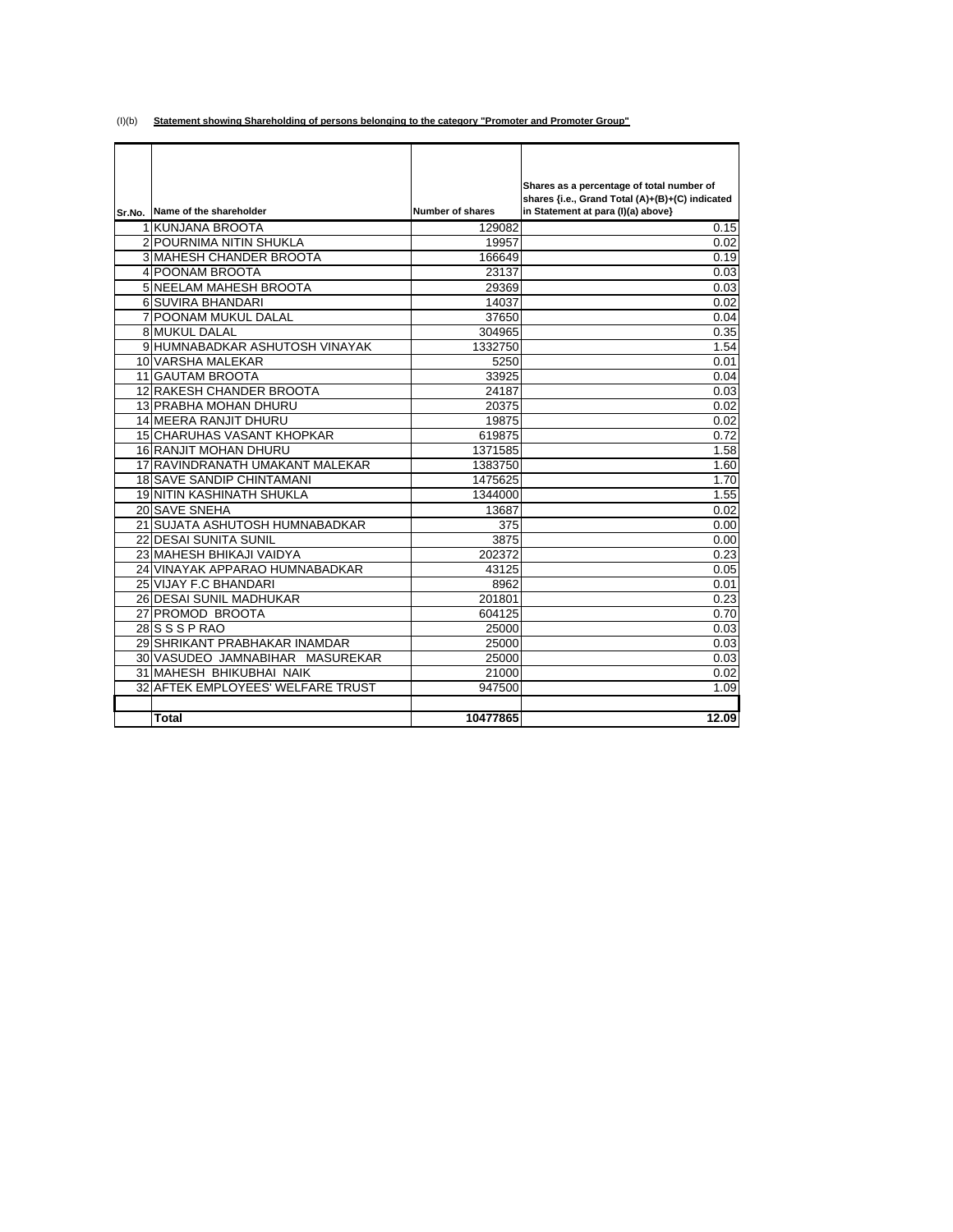(I)(c) **Statement showing Shareholding of persons belonging to the category "Public" and holding more than 1% of the total number of shares**

|                                                      |                         | Shares as a percentage of total number of<br>shares {i.e., Grand Total (A)+(B)+(C) indicated |
|------------------------------------------------------|-------------------------|----------------------------------------------------------------------------------------------|
| Sr.No. Name of the shareholder                       | <b>Number of shares</b> | in Statement at para (I)(a) above}                                                           |
| <b>GENERAL INSURANCE CORPORATION OF</b><br>1 INDIA   | 900000                  | 1.04                                                                                         |
| 2 COPTHALL MAURITIUS INVESTMENT LTD.                 | 1814745                 | 2.09                                                                                         |
| DEUTSCHE SECURITIES MAURITIUS<br>3 LIMITED           | 1000000                 | 1.15                                                                                         |
| 4 ABN AMRO BANK N.V. LONDON BRANCH                   | 1405293                 | 1.62                                                                                         |
| <b>GOVERNMENT OF SINGAPORE</b><br>5 INVESTMENT CORPO | 1180000                 | 1.36                                                                                         |
| <b>MERRILL LYNCH CAPITAL MARKETS</b><br>6 ESPANA S.A | 1921862                 | 2.22                                                                                         |
| DEUTSCHE BANK TRUST COMPANY<br>7 AMERICAS            | 11689035                | 13.49                                                                                        |
| <b>GOLDMAN SACHS INVESTMENTS</b><br>8 (MAURITIUS) I  | 1810531                 | 2.09                                                                                         |
| <b>MERRILL LYNCH CAPITAL MARKETS</b><br>9 ESPANA S.A | 2595957                 | 3.00                                                                                         |
| 10 ATUL GUPTA                                        | 1084000                 | 1.25                                                                                         |
| 11 MEGA RESOURCES LTD                                | 1678125                 | 1.94                                                                                         |
| <b>TOTAL</b>                                         | 27079548                | 31.25                                                                                        |

| (l)(d) | Statement showing details of locked-in shares |                  |                                                                                                                                               |  |  |
|--------|-----------------------------------------------|------------------|-----------------------------------------------------------------------------------------------------------------------------------------------|--|--|
|        | Sr.No. Name of the shareholder                | Number of shares | Locked-in shares as a percentage of total<br>number of shares {i.e., Grand Total (A)+(B)+(C) <br>indicated in Statement at para (I)(a) above} |  |  |
|        |                                               |                  |                                                                                                                                               |  |  |
|        |                                               |                  |                                                                                                                                               |  |  |
|        | <b>TOTAL</b>                                  |                  |                                                                                                                                               |  |  |